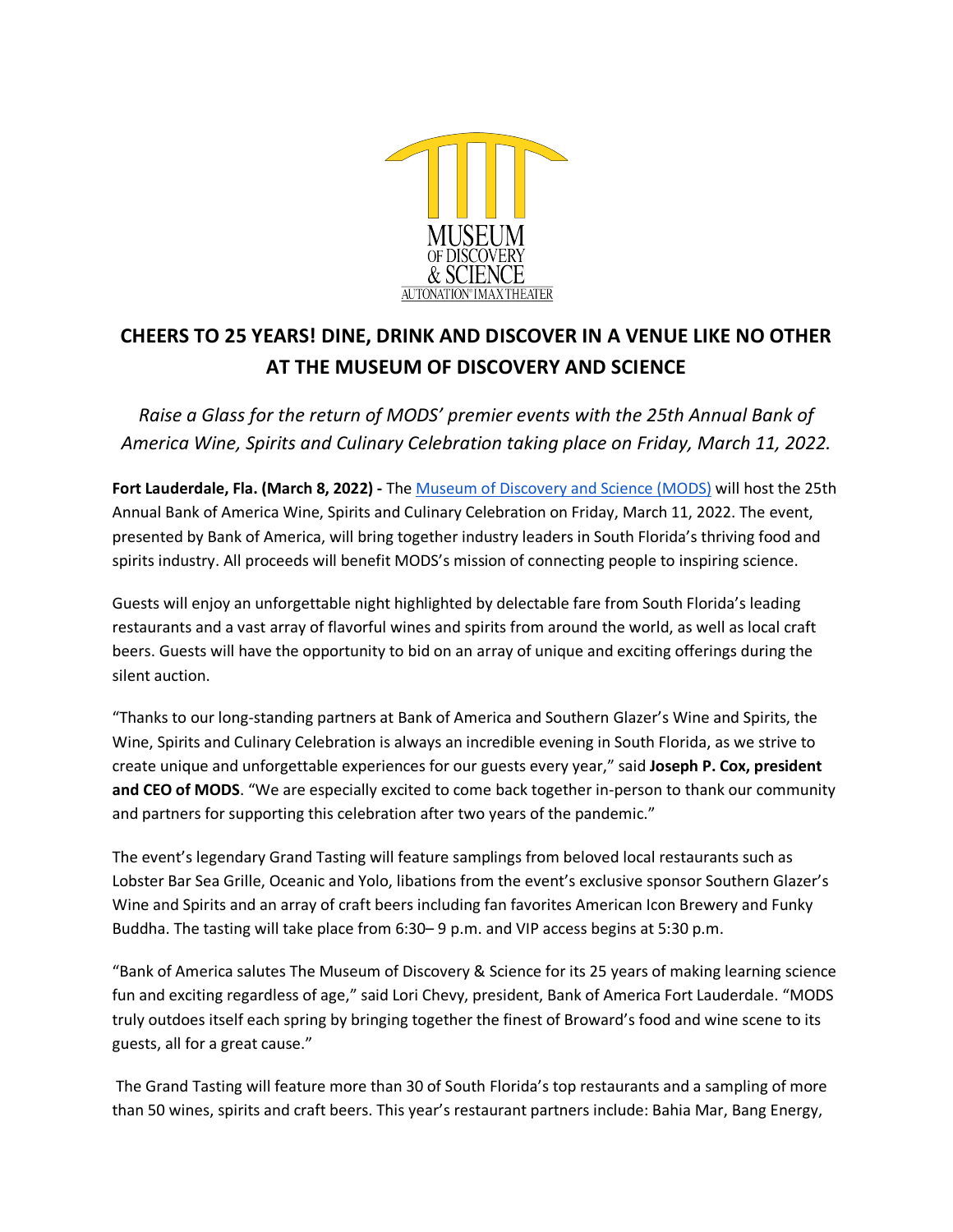Barbados Tourism Authority, Boatyard, Bo's Gastro Pub, CLASS Soiree Steakhouse, CrepeMaker, Culinary Republic, Fare to Remember, Funky Buddha, Gold Marquess, Healthy Xpress, John Knox Village, Lobster Bar Sea Grille, Morea Fort Lauderdale, Noodle Station, Nothing Bundt Cake, Nikki's Foods, Oceanic, Red Chair Catering, Sistrunk Marketplace and Food Hall, Susie's Scrumptious Sweets, Tasteful Thoughts, Ten Palms Restaurant at Gulfstream Park, Toro Latin Kitchen & Tequila Library, Wild Honey Supper Club, Wild Thyme, YOLO and Zona Fresca.

The beer, wine and spirits list include American Icon Brewery, C Mondavi, Caymus, Constellation Brands, Copper Cane, Eleven Vodka, Enovation Brands, Fifth Generation, Foley Family Wines, Funky Buddha, FXMUSA, Pali Wine, Palm Bay International, Prestige Wine Imports, PRUSA, Rock N Roll Tequila, Rodney Strong, Royal Wine Company, Shady Distillery, Shaw Ross, Ste Michelle, TAS, Tequila 512 and Tito's Handmade Vodka.

Tickets are \$300 for individual VIP Platinum tickets and \$150 for individual Grand Tasting tickets. Parties of 12 receive a reduced rate of \$2,750 for Platinum (12 people) and parties of 10 receive a reduced rate of \$1,000 for Grand Tasting Host package (10 people). For tickets, please visit modsevents.org. For sponsorship opportunities or additional information, please contact Hillary Wallace at 954.713.0918 or hillary.wallace@mods.org.

Cox shared, "We are extraordinarily fortunate to have community leaders and founding chairs of the celebration, Keith Koenig and Steven Halmos, onsite with us to make the event extra meaningful for this silver anniversary."

Major sponsors of the 25th Annual Wine & Culinary Celebration are Bank of America (Presenting Sponsor), Doubletime Digital (Exclusive Print Sponsor), Southern Glazer's Wine & Spirits (Exclusive Beverage Sponsor), as well as Advanced Roofing, BankUnited, Benedetti Orthodontics, Berkowitz Pollak Brant Advisors + CPAs, BNY Mellon, Brown & Brown Insurance, Centuric Global Technologies, Citrix, City Furniture, Colliers International, CTS Engines, Debra Hixon, Elliot Flynn, Ellis Diversified, Gold Coast Beverage, Grant Thornton, Greenberg Traurig, Gunster, Hampton by Hilton, Hollie Gray, Jenn & Mike Ring, JM Family Enterprises, Joe Cox & Jeremy Collette, Joe DiMaggio Children's Hospital, JM Lexus, John Knox Village, J.P. Morgan, Leo Goodwin Foundation, Lifestyle Media Group (Exclusive Media Partner), Lochrie & Chakas P.A., M. Austin & Christine Forman, MAD Studios, Maurice Davis, Merrill, Michael Kimmey, MOSS Construction, M&T Bank, Northern Trust, PNC Bank, Republic Services, RV Retailer, LLC, Sheltair, Stiles Corporation, Truist, Wells Fargo, Yacht Sales International and Yelp.

Guests are encouraged to share in the excitement of the evening through social media by posting pictures of the event on the Museum of Discovery and Science's Facebook, Twitter and Instagram pages, and tagging the Museum: @modsftl with the hashtag: #MODSWine.

For tickets, please visit modsevents.org.

You can download photos here (Courtesy of MODS): https://www.dropbox.com/sh/a4ovh6ural15jmq/AAD0lHTSnCSP0XrnITYBQEs-a?dl=0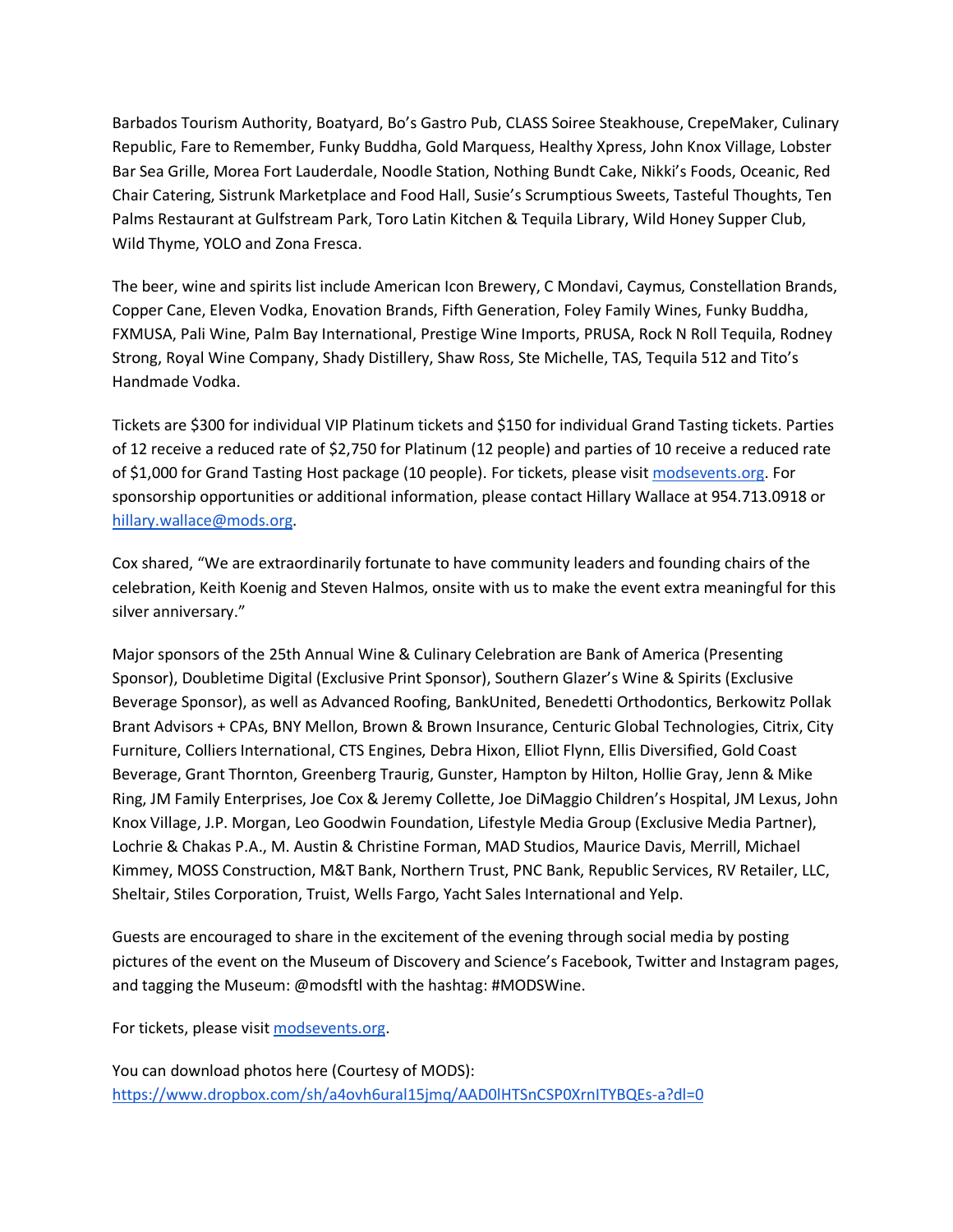## **ABOUT BANK OF AMERICA:**

Bank of America is one of the world's leading financial institutions, serving individual consumers, small and middle-market businesses and large corporations with a full range of banking, investing, asset management and other financial and risk management products and services. The company provides unmatched convenience in the United States, serving approximately 67 million consumer and small business clients with approximately 4,200 retail financial centers, approximately 16,000 ATMs, and award-winning digital banking with approximately 41 million active users, including approximately 33 million mobile users. Bank of America is a global leader in wealth management, corporate and investment banking and trading across a broad range of asset classes, serving corporations, governments, institutions and individuals around the world. Bank of America offers industry-leading support to approximately 3 million small business households through a suite of innovative, easy-to-use online products and services. The company serves clients through operations across the United States, its territories and approximately 35 countries. Bank of America Corporation stock (NYSE: BAC) is listed on the New York Stock Exchange.

## **ABOUT THE MUSEUM OF DISCOVERY AND SCIENCE (MODS):**

Founded in 1976 as the Discovery Center, today the Museum of Discovery and Science (MODS) is at the forefront of science education, innovation and exploration. MODS connects people to inspiring science. The Museum encompasses more than 150,000 square feet of interactive exhibits. This includes all of our permanent and traveling exhibits, as well as our outdoor Science Park. Families can enjoy super science shows and demonstrations, wild Creature Feature animal encounters, private experiences, mindblowing Makerspace labs, cool camps, unforgettable birthday parties, engaging field trips and STEM curricula, professional development workshops for educators, distinguished speakers, and more. In addition to daily hours, MODS is currently offering virtual and offsite programming. MODS' STEMobile delivers STEM education on location across South Florida! A STEMobile experience ranges from onehour to full-day with programming for pre-kindergarten through adult and is available for schools, community centers, corporate team building and special events! All programs can be customized for time, group size and age group. Book a STEMobile visit today. Free programs and scholarships are available!

The Museum celebrates diversity and welcomes visitors from all walks of life. The Museum hours are Monday through Saturday 10 a.m. to 5 p.m. and Sunday 12 p.m. to 5 p.m. MODS is located downtown at 401 SW Second Street, Fort Lauderdale, Florida 33312. For more information about the Museum, please visit mods.org or call 954.467.MODS (6637).

Like us or follow us on Social Media.